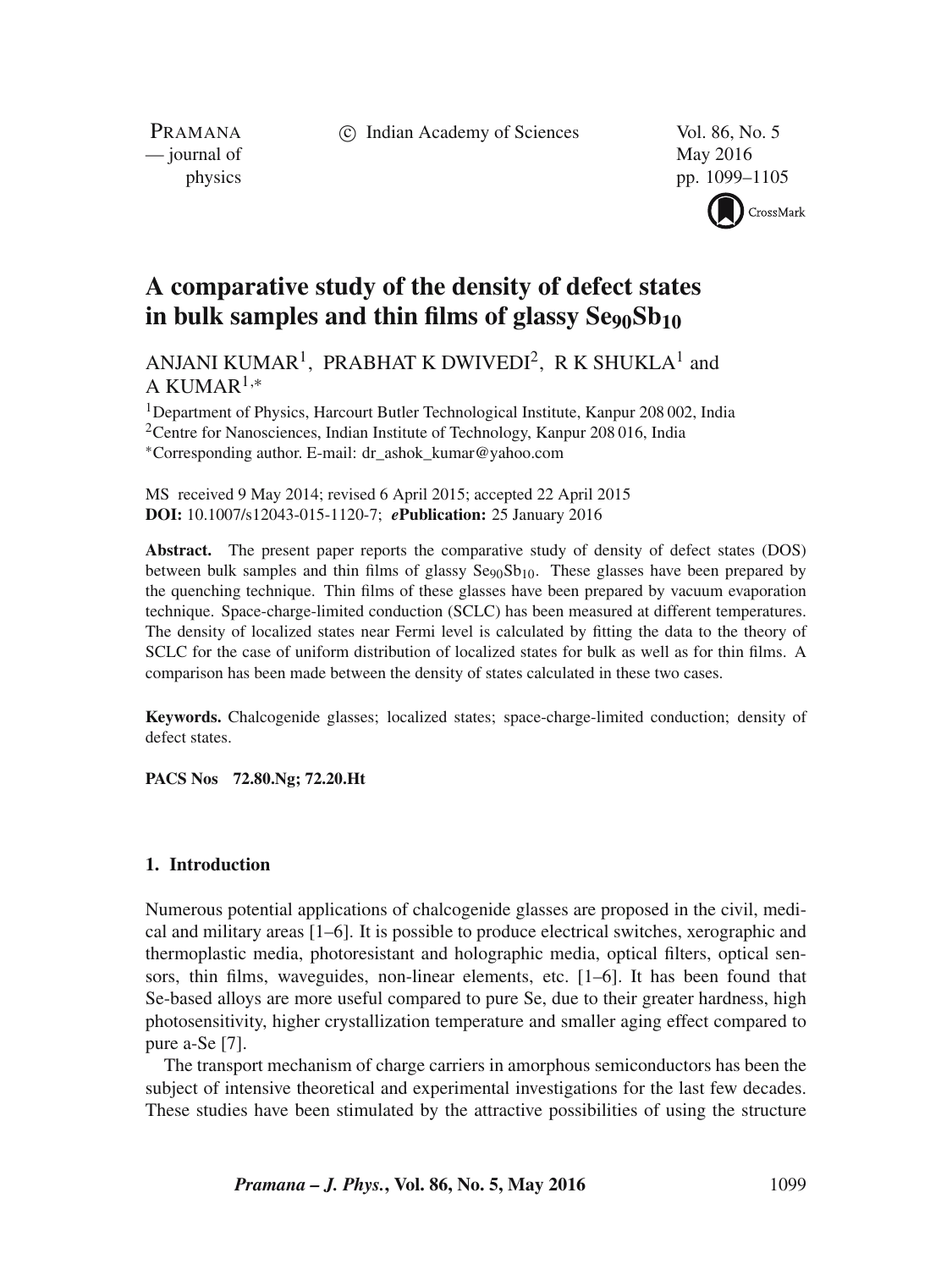#### *Anjani Kumar et al*

disorder in amorphous semiconductors for the development of better, cheaper and more reliable solid-state devices [8,9].

A study of the electrical conduction of any medium gives us an insight into the transport mechanism of the prevailing charge carriers. In low-field conduction, the mobility and free carrier concentration are assumed to be constant with the field. However, application of a high field to a free carrier system may influence both the mobility and the number of charge carriers.

High field effects are most readily observed in materials with a small number of equilibrium carriers, because heating effects are kept reasonably small. For the same reason, the study of high field effects is particularly favoured in low-conductivity solids, e.g., amorphous semiconductors. High field effects have been studied in amorphous semiconductors by various workers [10–14]. However, more work is required in this direction.

In our previous work [15], the density of defect states has been calculated in glassy  $Se<sub>100−x</sub>Bi<sub>x</sub>$  system in bulk as well as in thin films using SCLC measurements. A comparison of these results showed that the density of defect states was two orders of magnitude higher in bulk compared to thin film of the same composition. It is interesting to see whether this type of variation does exist in other binary alloys or not.

The present paper reports the comparative study of density of defect states (DOS) between bulk samples and thin films of glassy  $Se_{90}Sb_{10}$ . The density of localized states near Fermi level is calculated by fitting the data to the theory of SCLC for the case of uniform distribution of localized states. The results show that the density of defect states for thin films is one order of magnitude higher than that for bulk samples, for the present alloy.

## **2. Experimental**

#### 2.1 *Preparation of materials*

Glassy alloy of  ${\rm Se}_{90}{\rm Sb}_{10}$  is prepared by the quenching technique. High purity 5 N materials are sealed in quartz ampoules (length ∼5 cm and internal diameter ∼8 mm) with a vacuum of  $\sim$ 10<sup>-5</sup> Torr. The ampoule containing the material is held at 800°C for 10–12 h, where the ampoule is constantly rocked to make the melt homogeneous. The melt is cooled rapidly by removing the ampoule from the furnace and dropping it to ice-cooled water.

#### 2.2 *Preparation of pellets and thin films*

The glassy alloys of  $Se_{90}Sb_{10}$  thus prepared are ground to a very fine powder and pellets (diameter ∼12 mm and thickness ∼0.5 mm) are obtained by compressing the powder in a die at a load of 10 tons. Thin films of the same glassy alloy are prepared by vacuum evaporation technique keeping glass substrate at room temperature in coating unit (IBP-TORR, Type EPR-002). Vacuum-evaporated indium electrodes at the bottom are used for the electrical contact. The thickness of the film is ∼500 nm. The coplanar structure (length ∼1.2 cm and electrode separation ∼0.44 mm) was used for the present measurements (see figure 1). A vacuum ( $\sim 10^{-5}$  Torr) was maintained in the entire temperature range (200–460 K).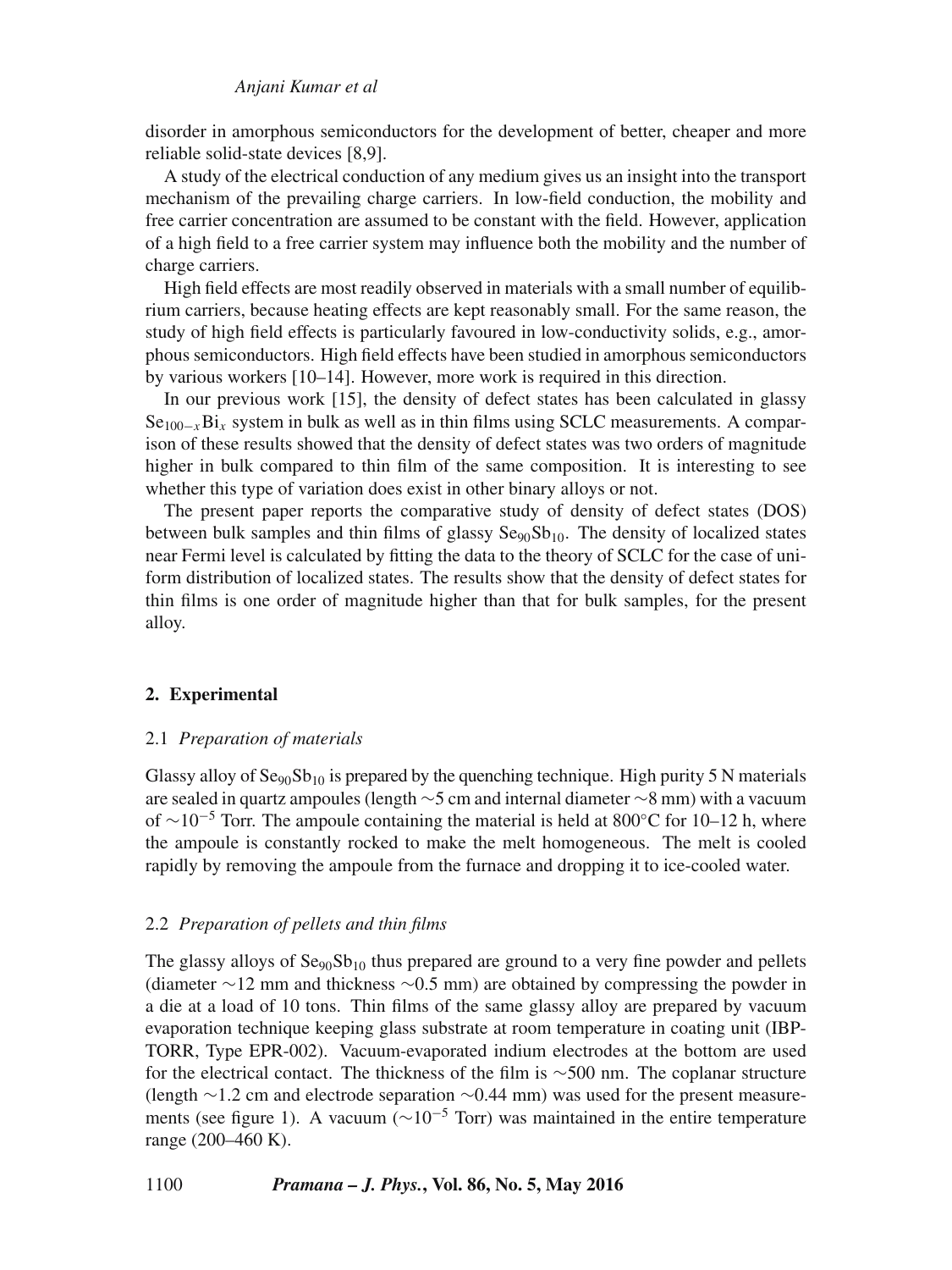

**Figure 1.** Coplanar structure of thin film.

#### 2.3 *SCLC measurement procedure*

For the measurement of SCLC, the pellet is mounted in between two steel electrodes of a metallic sample holder. A DC voltage (0–400 V) is applied across the sample to measure  $I-V$  characteristics. The resulting current is measured by a digital Pico-Ammeter (Model: DPM-111). The temperature of the pellet is controlled by mounting a heater outside the sample holder and measured by a calibrated copper–constantan thermocouple mounted very near to the pellet. A vacuum of about  $10^{-2}$  Torr is maintained during measurements.

The thin film samples are mounted in a specially designed metallic sample holder. A vacuum ( $\sim$ 10<sup>-2</sup> Torr) is maintained throughout the measurements. Temperature of the film is controlled by mounting a heater inside the sample holder, and measured by a calibrated copper–constantan thermocouple mounted very near to the film. A DC voltage  $(0-440 \text{ V})$  is applied across the sample to measure  $I-V$  characteristics. The resulting current is measured by a digital Pico-Ammeter (Model: DPM-111). I–V characteristics are reported at various fixed temperatures. The heating rate is kept quite small  $(0.5 \text{ K/min})$ for these measurements.

#### **3. Results and discussions**

#### 3.1 *High field conduction measurements*

In the present work  $I-V$  characteristics of thin films and pellets of a-Se<sub>90</sub>Sb<sub>10</sub> are examined at various temperatures as plotted in figures 2 and 3. Results of  $I-V$  characteristics at different temperatures show that in the glassy sample studied here, ohmic behaviour is observed at low electric fields  $(E < 10^3 \text{ V/cm})$ . However, at high electric fields ( $E \sim 10^4$  V/cm), a superohmic behaviour is observed in both thin films and pellets. Here, ln  $I/V$  vs. V curves are found to be straight lines. Figure 4 shows such curves in the case of  $\text{Se}_{90}\text{Sb}_{10}$  glassy alloy and figure 5 in the case of  $\text{Se}_{90}\text{Sb}_{10}$ thin film. It is clear from these figures that the slopes S of  $\ln I/V$  vs. V curves are temperature-dependent. At low voltage, the injected charge carrier density is lower than

*Pramana – J. Phys.***, Vol. 86, No. 5, May 2016** 1101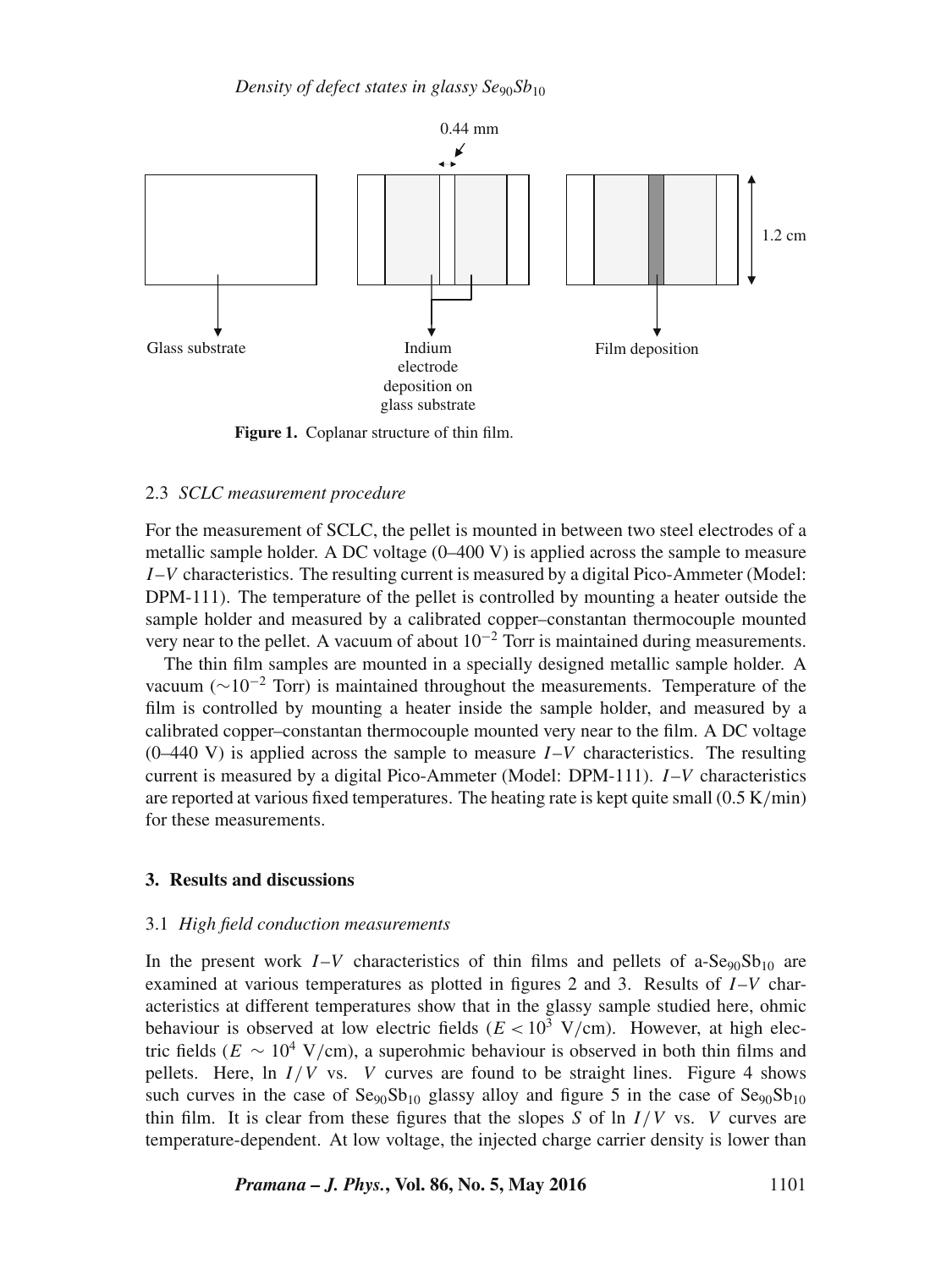#### *Anjani Kumar et al*

the thermally generated carrier density leading to the ohmic behaviour. At higher voltage it may be suggested that the conduction in this region is dominated by a trap-limited SCLC mechanism. According to the theory of SCLC, in the case of a uniform distribution of localized states having density  $g_0$ , the current  $(I)$  at a particular voltage  $(V)$  is given by [16]

$$
I = (2eA\mu n_0 V/d)[\exp(SV)].
$$
\n(1)



**Figure 2.**  $I-V$  characteristics for glassy  $Se_{90}Sb_{10}$  pellets at different temperatures.



**Figure 3.**  $I-V$  characteristics for glassy  $Se_{90}Sb_{10}$  thin films at different temperatures.

## 1102 *Pramana – J. Phys.***, Vol. 86, No. 5, May 2016**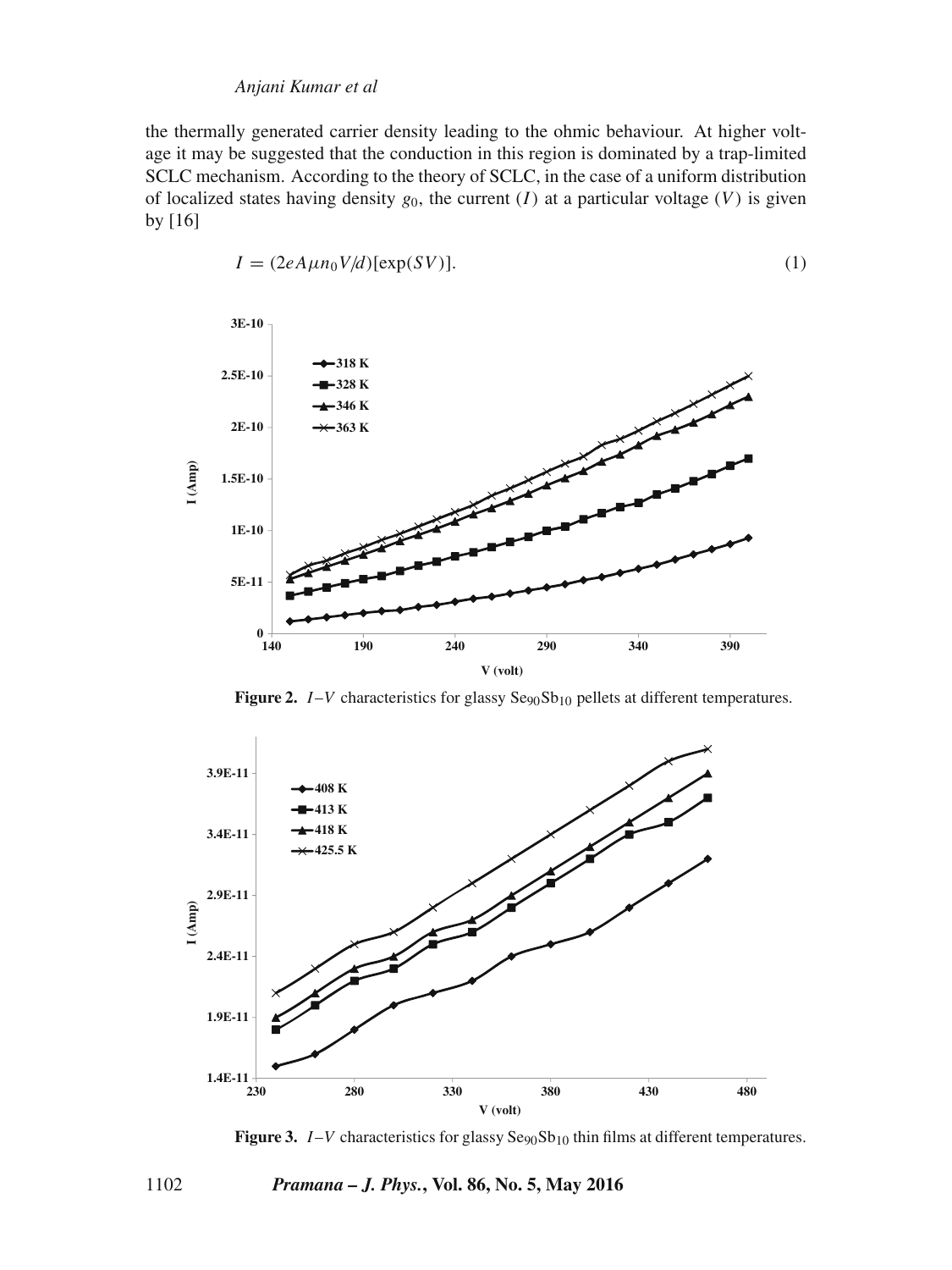*Density of defect states in glassy Se*90*Sb*<sup>10</sup>



**Figure 4.** Plot of ln  $I/V$  vs. V for glassy  $\text{Seg}_0\text{Sb}_{10}$  pellets at different temperatures.

Here, e is the electronic charge, A is the cross-sectional area of the film,  $n_0$  is the density of free charge carriers,  $d$  is the electrode spacing and  $S$  is given by

$$
S = 2\varepsilon_{\rm r}\varepsilon_0 / e g_0 kT d^2,\tag{2}
$$

where  $\varepsilon_r$  is the static value of the dielectric constant,  $\varepsilon_0$  is the permittivity of free space,  $g_0$  is the density of traps near the Fermi level and  $k$  is the Boltzmann's constant.



**Figure 5.** Plot of ln  $I/V$  vs. V for glassy  $\text{Seg}_0\text{Sb}_{10}$  thin films at different temperatures.

*Pramana – J. Phys.*, Vol. 86, No. 5, May 2016 1103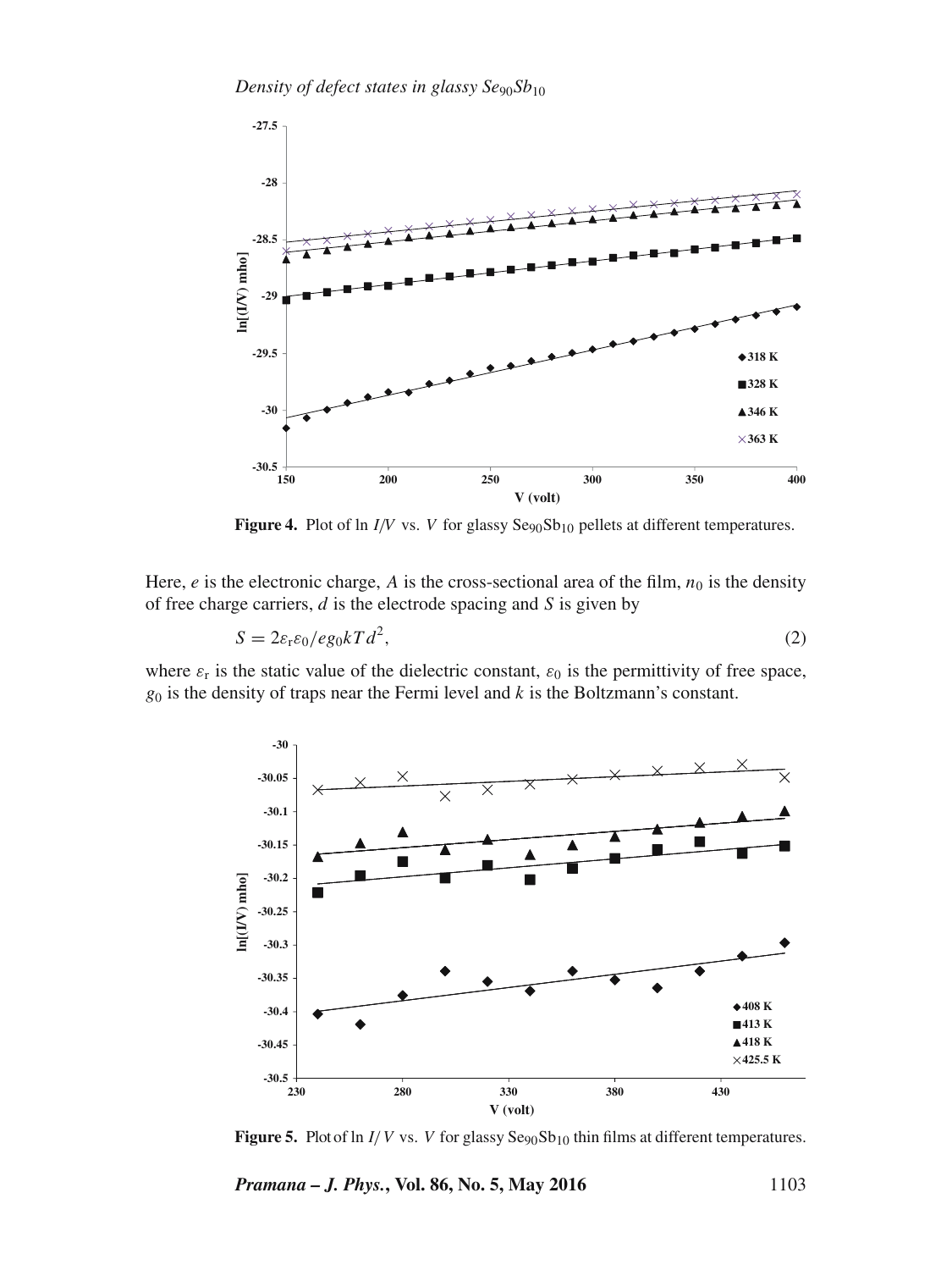*Anjani Kumar et al*



**Figure 6.** Plot of S vs.  $1/T$  for glassy  $\text{Seg}_0\text{Sb}_{10}$  pellets.

According to eqs (1) and (2), for SCLC, ln  $I/V$  vs. V curves should be straight lines, the slopes *S* of which should decrease with increase in temperature. The values of these slopes are plotted as a function of temperature in figures 6 and 7 for the pellets and thin films of  ${\rm Se}_{90}{\rm Sb}_{10}$  glassy system. It is clear from the figure that the slope S of ln I/V vs. V curves is inversely proportional to the temperature of the sample. These results indicate the presence of SCLC in the present samples.

Thin films contain a large number of defects due to dangling bonds that give rise to a large number of localized defect states. These localized states act as carrier trapping centers and after trapping the injected charge from electrodes, they become charged, thereby



**Figure 7.** Plot of S vs.  $1/T$  for glassy  $\text{Se}_{90}\text{Sb}_{10}$  thin films.